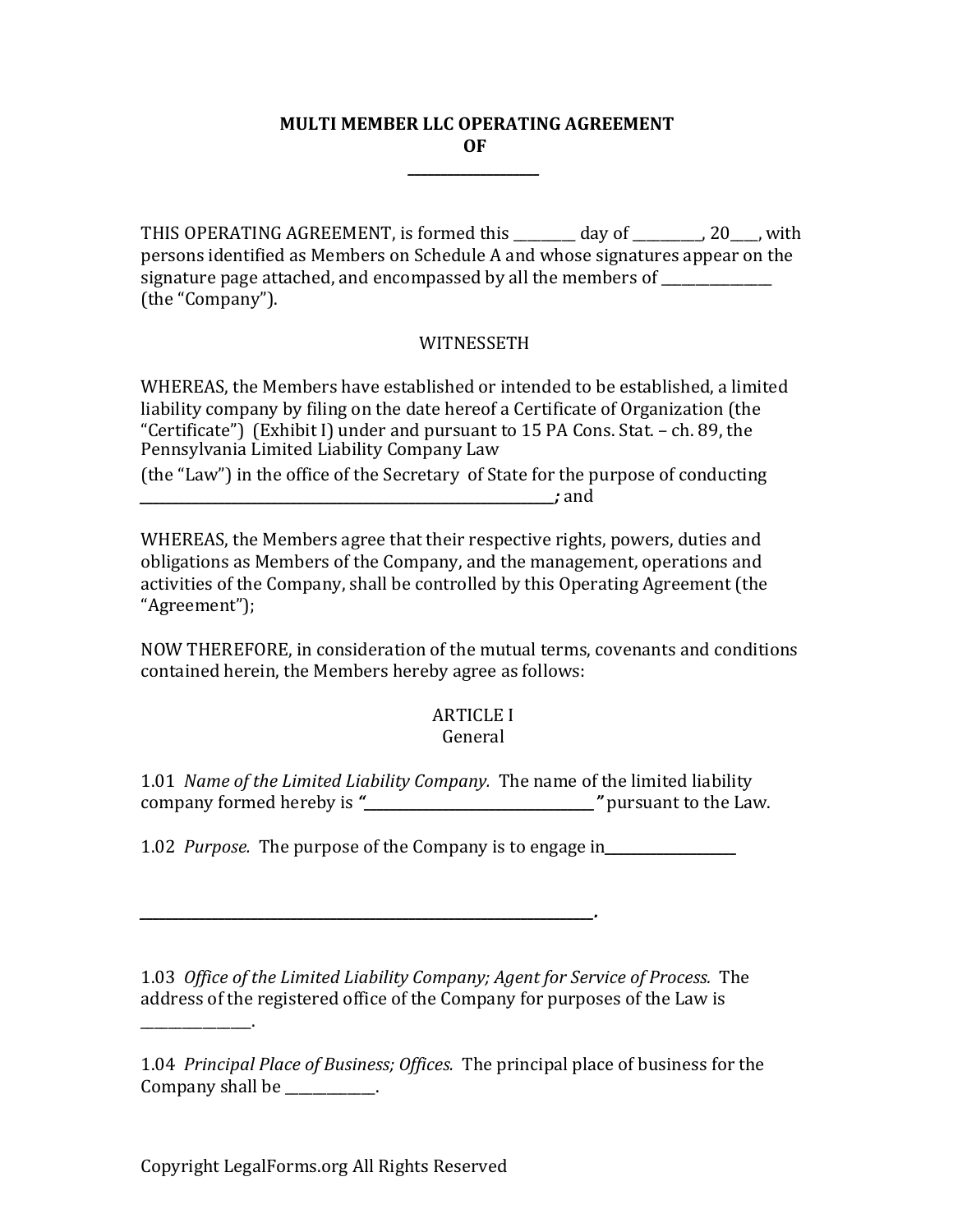1.05 *Organization.* The Manager shall cause to be filed such Certificates and documents as may be necessary or appropriate to comply with the Law and any other applicable requirements for the operation of a limited liability company in accordance with the laws of the State of Pennsylvania and any other jurisdictions in which the Company shall conduct its business and operations and shall continue to do so for so long as the Company conducts business therein.

## **ARTICLE II**

### Members

2.01 *Members.* The Members of the Company are identified on Schedule A.

2.02 *Voting Rights.* Except as may otherwise be provided by this Agreement or the Law the Members shall not participate in the control or management of the business of the Company (except for any Member who is also a Manager).

2.03 *Members as Non-Agents.* The Members are not agents of the Company and do not have authority to act for, or bind, the Company in any matter.

2.04 *Conflicts of Interest.* No Member shall engage or participate or consult in any business activity in competition with the business activities currently conducted or under active planning by the Company, for so long as such Member is a Member.

2.05 Confidentiality. No Member shall use or disclose the confidential or proprietary information of the Company or its trade secrets for any purpose but the business of the Company.

2.06 *Liability of Members.* The liability of Members for the losses, debts and obligations of the Company shall be limited to their Capital Contributions, *provided however*, that under applicable law, the Members may under certain circumstances be liable to the Company to the extent of previous distributions made to them in the event the Company does not have sufficient assets to discharge its liabilities.

## 2.07 [optional] Meetings, Notice of Meetings, Quorum, Voting and Proxies

# **ARTICLE III**

#### Managers

3.01 *Managers.* Managers are hereby designated by Members of the Company in accordance with this Agreement. Any Manager may withdraw or be removed as a Manager of the Company, and other persons may be added or substituted as Managers as specified in Sections 4.08 of the Agreement.

3.02 Management Generally. In accordance with this Agreement and the Law, the business and affairs of the Company shall be conducted, and all its powers shall be exercised, by or under the direction of the Managers.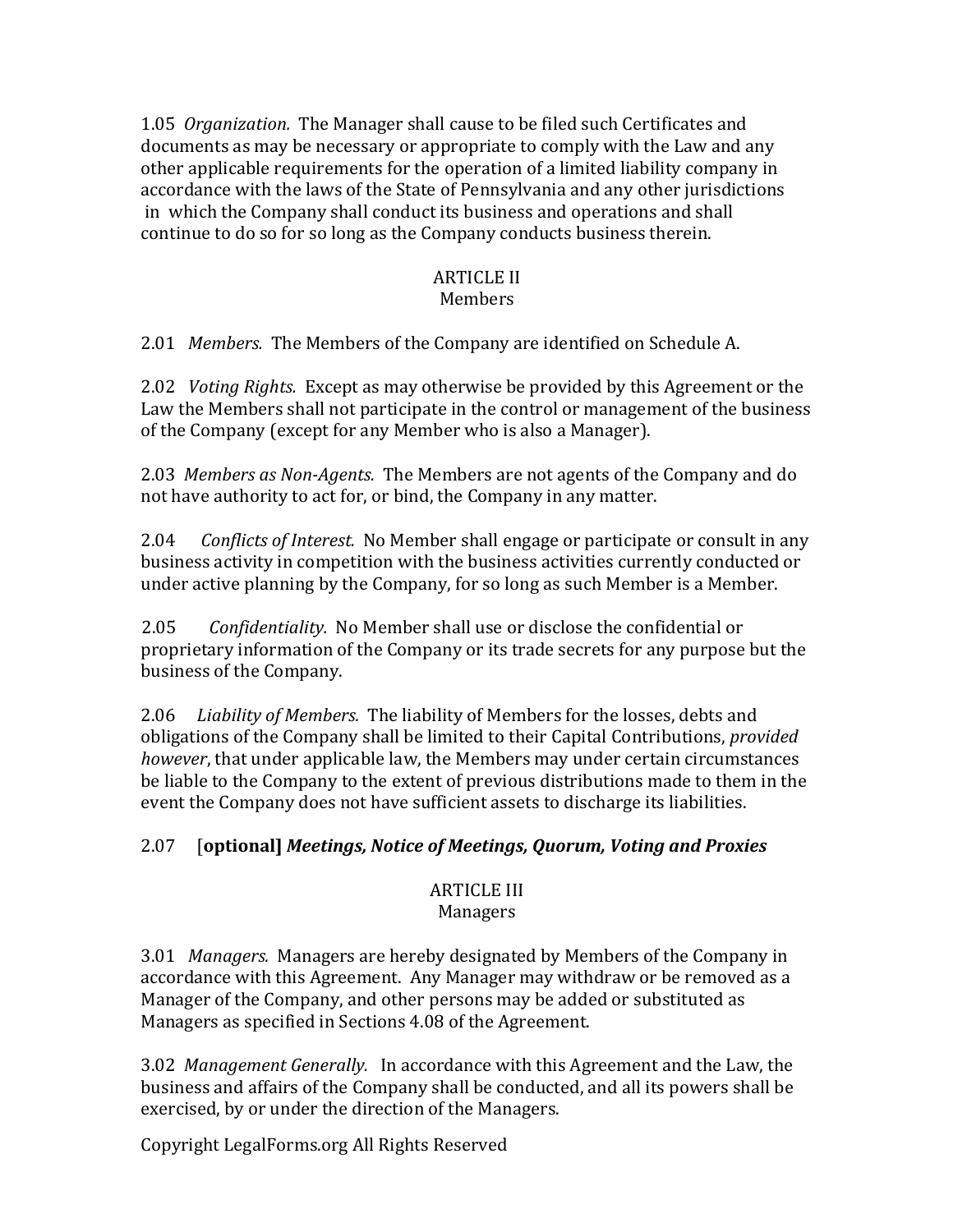3.03 *Managers as Members.* Any Manager may hold an interest in the Company as a Member, and such person's rights and interest as a Manager shall be distinct and separate from such person's rights and interests as a Member.

3.04 *Authority of Managers.* Except as otherwise provided in this Agreement or the Law, the Managers shall have exclusive control of the business of the Company. If at any time the number of Managers is two  $(2)$ , then any action to be taken by the Managers may be taken only by their unanimous approval. If the number of Managers is three  $(3)$  or greater, any action to be taken by the Managers may be taken only upon the vote of a majority in number of Managers.

## **[option to list specific power and authority of Managers]**

3.05 *Limitations on Authority.* The Managers shall not have the authority to take any of the following actions on behalf of the Company without the consent of a Majority in Interest of the Members:

- (a) sell, lease, exchange or otherwise dispose of all or substantially all of the Company's assets::
- (b) merge, consolidate or otherwise provide for any business combination of the Company;
- (c) enter into any transaction that would result in a change in control of more than 50% of the Members' Interests in the Company;
- (d) issue any additional Interests or admit new Members to the Company
- (e) reorganize or convert to a form of entity other than a limited liability company
- $(f)$  make any election to be taxed as a corporation
- (g) make any filing against the Company under any Bankruptcy or insolvency law, or make a general assignment for the benefit of creditors.
- *(h) [add as applicable]*

3.06 *Compensation of Managers*. The Managers of the Company who are involved in the daily operations of the Company shall be entitled to a reasonable compensation for services rendered to the Company as determined by the Managers with the consent of a Majority in Interest.

3.07 *Reliance by Third Parties.* Persons dealing with the Company are entitled to rely conclusively upon the affirmation of the Managers that they are acting upon the power and authority of the Managers as herein set forth.

3.08 *Removal, Resignation and Appointment of Successor Managers.* The Members agree as follows: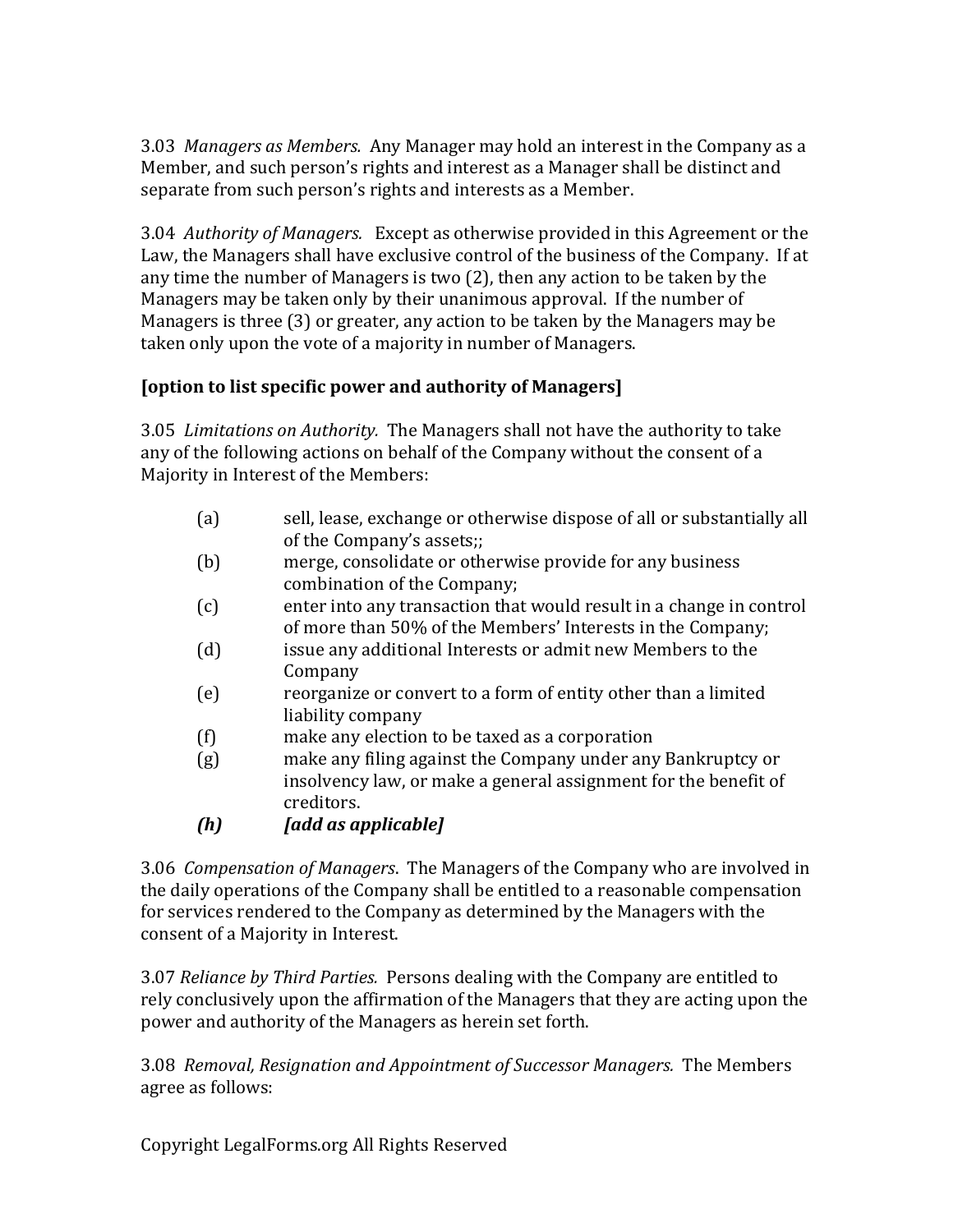- (a) Each Manager shall hold office until death, Bankruptcy, Disability, resignation, or removal as provided in this paragraph.
- (b) A Majority in Interest of Members may remove a Manager at any time, for any reason and for no reason.
- (c) Any Manager may resign effective upon giving thirty (30) days written notice to the other Managers, if any, and the Members of the Company, unless the notice specifies a later time for the effectiveness of such resignation. Upon receipt of notice of resignation from the resigning Manager, the remaining Managers or, if none, a Majority in Interest of the Members, may notify the Manager of an earlier effective date for the resignation.
- (d) If any Manager is unable or unwilling to continue to serve as Manager, and one or more Managers remains, then the remaining Managers shall continue to serve as Managers. If at any time no Manager remains, then a Majority in Interest of the Members shall appoint one or more successor Managers. If at any time the Company has no Managers, then the Members shall act on behalf of the Company by a Majority in Interest.

3.09 *Officers and Delegation of Authority.* The Managers may delegate their power and authority to one or more officers, employees or agents of the Company. The Managers may set compensation of their delegatees and prescribe duties as appropriate. The Managers may remove and replace delegates at any time for any reason or for no reason.

## *[may list officer positions and duties]*

3.10 *Conflict of Interest and Confidentiality*. The Managers accept the same or substantially the same obligations and duties as Members as to Conflict of Interest and Confidentiality as set forth in Sections 3.04 and 3.05 of Article III.

#### **ARTICLE IV** Capital Contributions

4.01 *Initial Capital Contribution*. The initial Capital Contribution of the Members as of the date of this Agreement are set forth on Schedule A hereto.

4.02 *Additional Capital Contributions.* The Members shall have the right, but shall not be obligated, to contribute any additional funds essential to conducting Company operations in such amounts and proportions as the Members determine.

4.03 Capital Accounts. For each Member, the Company shall establish and administer a separate Capital Account.

## **ARTICLE V**

#### Allocations and Distributions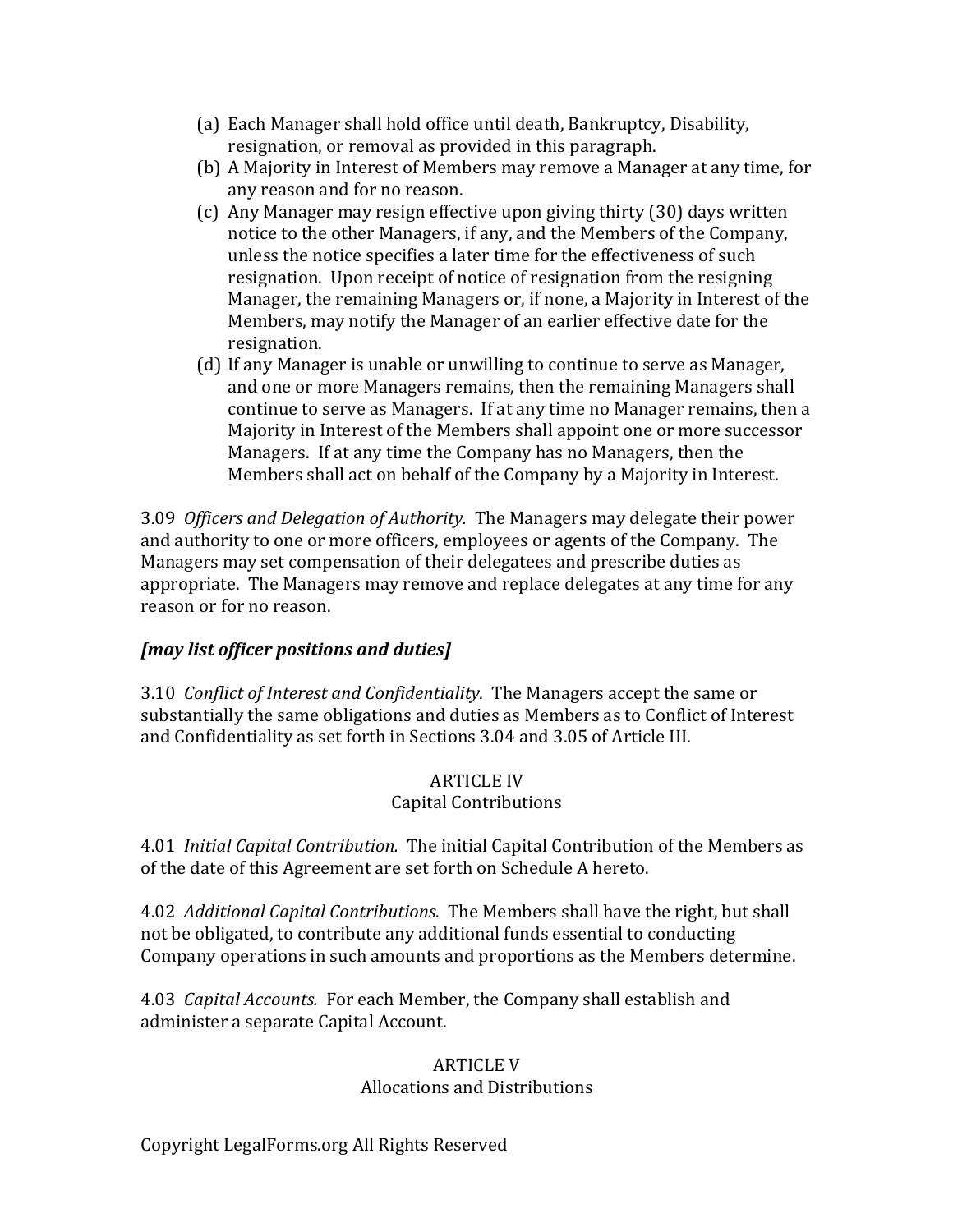5.01 *Profits and Losses.* Members shall be entitled to all allocations and distributions of LLC profits and losses in accordance with the percentage interest.

5.02 *Limitations on Withdrawal of Capital.* No Member shall have the right to withdraw from the Company all or any part of the Member's Capital Contribution. No Member shall have the right to demand any distribution other than upon the dissolution and liquidation of the Company.

5.03 *Sources of Distributions.* Each Member shall look solely to the assets of the Company for all distributions with respect to the Company. Members shall have no recourse (upon dissolution or otherwise) against the Managers or the other Members.

#### **ARTICLE VI**

#### Tax Status and Reports

6.01 *Tax Return.* A designated Member ("Tax Matters Partner") shall prepare or cause to be prepared all tax returns and statements, if any, that must be filed on behalf of the Company with any taxing authority and shall make timely filing thereof.

6.02 *Tax Report.*  A Tax Matters Partner shall prepare or cause to be prepared and delivered to each Member a report setting forth in reasonable detail the information with respect to the Company to enable each Member to prepare his tax returns in accordance with applicable law.

6.03 *Accounting Matters.* The Managers shall cause to be maintained complete books and records accurately reflecting the accounts, business and transactions of the Company.

#### **ARTICLE VII** Assignment of Interests

7.01 Restrictions on Assignment of Interests. No member shall make or effect an Assignment or Transfer of all, or any part of, such Member's Interest, except with the consent of the majority of Members.

7.02 *Right of First Refusal.* A Member who desires to make an Assignment of such Member's Interest to any Person, may make such Assignment only after complying with the following provisions:

- (a) Any such Member shall promptly send a notice (Offer Notice) to the Company and each other Member and be deemed to have offered to sell his Interest at the price and on the terms determined in accordance with Article IX.
- (b) Upon notice of a proposed Assignment, the Company shall have the first right and the other Members shall have the second right to purchase, but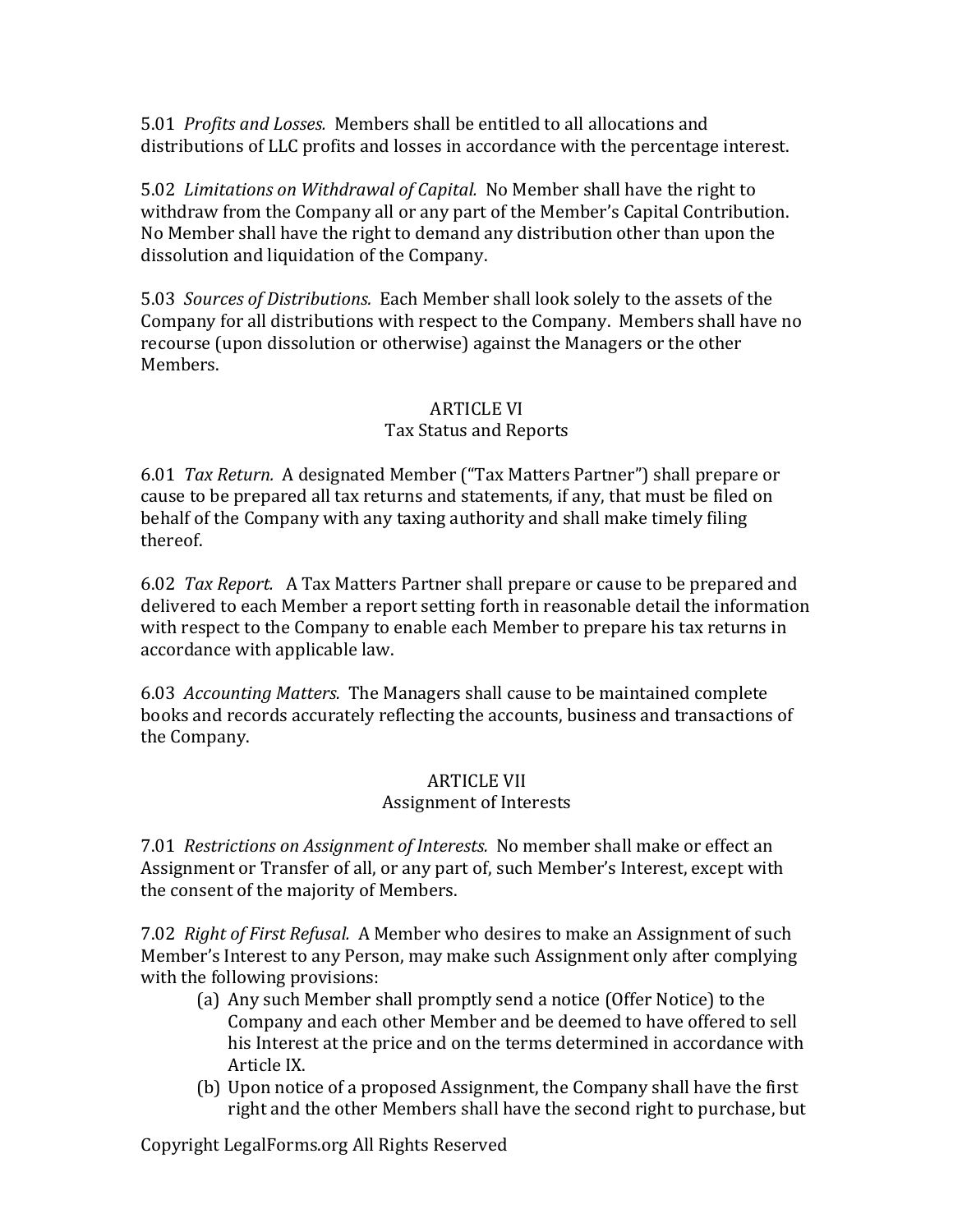not less than all, of the proposed Interest to be transferred. The Company shall exercise its right to purchase, if at all, by irrevocable notice to the Company and the selling Member within \_\_\_\_\_\_\_\_\_ days of the Offer Notice, and the remaining Members shall exercise their right to purchase, if at all, by irrevocable notice to the Company and the selling Member within \_\_\_\_\_\_\_\_ days of the Offer Notice.

### 7.03 *Determination of Purchase Price*

- (a) The price for the Interest of a selling Member shall be set forth in the Offer Notice.
- (b) If the proposed assignment is a pledge or gift or otherwise does not include a good faith arm's length purchase price, then the price shall be the fair market value as determined by an independent certified public accountant.

7.04 *Admission of New Members.* No Person, including any recipient of an Economic Interest in a Permitted Transfer, shall be admitted as a Member without the consent of a Majority in Interest of the Members.

7.05 *Members' Representative and Successors,* If a Member who is a natural person dies or a court of competent jurisdiction adjudges the Member to be incompetent to manage his affairs, the Member's executor, administrator, guardian, conservator or other legal representative may exercise all the Member's rights for the purpose of settling the Member's estate or administering the Member's property.

7.06 *Withdrawal of Members.* No Member shall have the right to withdraw from the Company without the consent of a Majority in Interest of the other Members (excluding the withdrawing Member).

#### **ARTICLE VIII Dissolution**

8.01 *Dissolution*. The Company shall be dissolved and its affairs wound up upon the first to occur of the following conditions:

- (a) The vote of a Majority in Interest of the Members;
- (b) The sale of all or substantially all of the assets of the Company and cessation of its business in the ordinary course; or
- (c) Entry of a decree of judicial dissolution under the Law.

8.02 Liquidation. Upon occurrence of an event of dissolution as defined in the Law or Section 10.01 of the Agreement, the Company shall cease to engage in any further business operations, except to the extent necessary to perform existing obligations,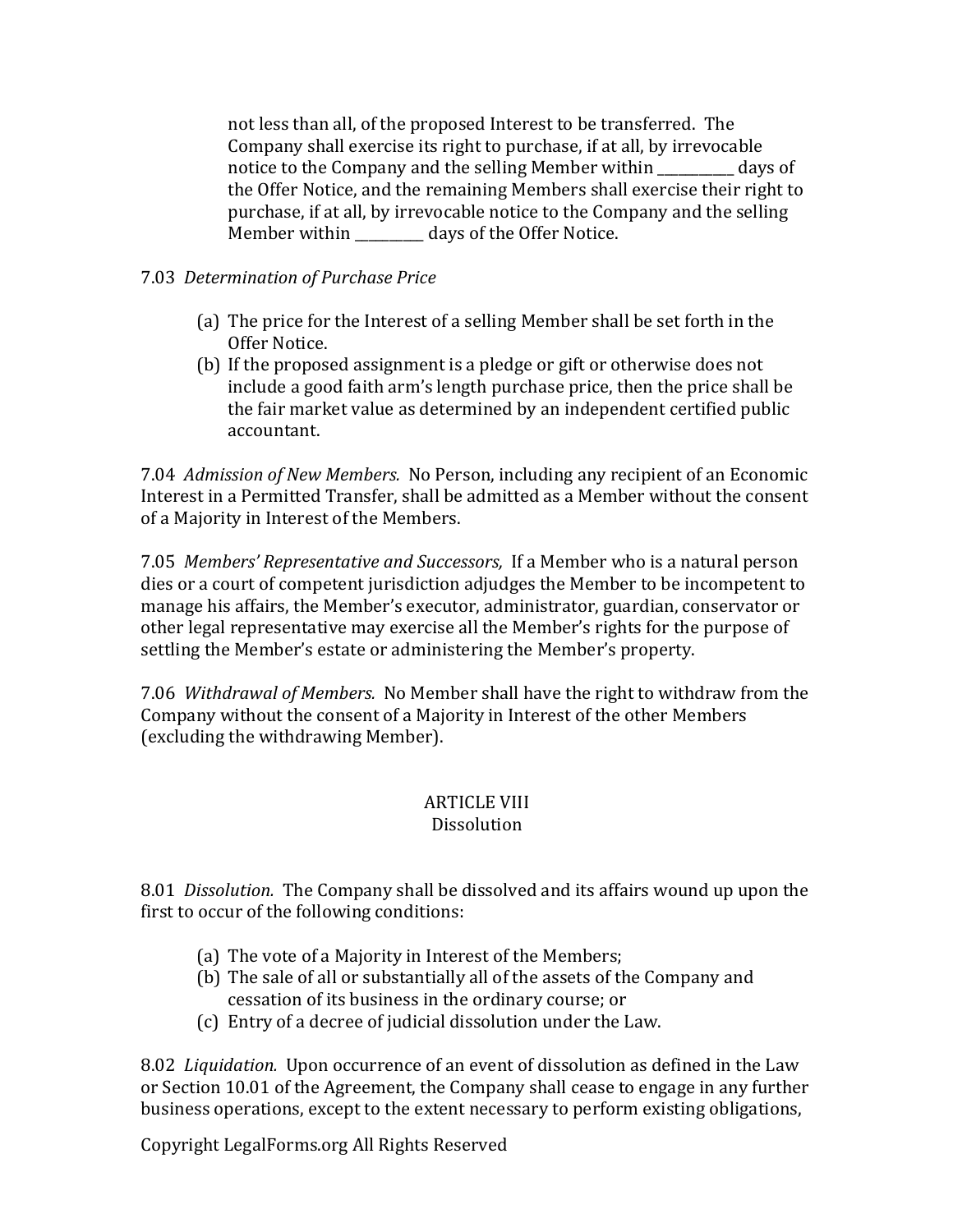and shall wind up its affairs and, if necessary to pay or establish reserves for all debts and contingent or unforeseen liabilities of the Company, liquidate its assets.

8.03 *Liabilities.* Any liquidation shall continue until the Company's affairs are in such condition that there can be a final accounting showing that all fixed or liquidated obligations and liabilities of the Company are satisfied or can be adequately provided for under this Agreement.

8.04 *Settling of Accounts*. Subject to any applicable provisions of the Law, upon the dissolution and any liquidation of the Company, the cash of the Company and any proceeds of liquidation shall be applied as follows:

(i) first, to pay all expenses of liquidation and winding up;

(ii) second, to pay all debts, obligations and liabilities of the Company in order of priority as provided by law, other than on account of Members' contributions; and

(iii) third, to establish reasonable reserves for any remaining contingent or unforeseen liabilities of the Company not otherwise provided for, which reserves shall be maintained by the Managers on behalf of the Company in a regular interest-bearing trust account for a reasonable period of time as determined by the Managers. If any excess funds remain in such reserve at the end of such reasonable time, then such remaining funds shall be distributed by the Company to the Members pursuant to Section 10.05 hereof.

8.05 Distribution of Assets of the Company. Subject to any restrictions contained in the Law, upon dissolutions of the Company but not later than the Distributions Date (the date established by the Managers when a final accounting may be determined and the distribution of assets including any proceeds of liquidation occurs), the assets of the Company, including any net proceeds of liquidation, shall be distributed to Members in proportion to the positive balances of their Capital Accounts.

8.06 *Filing.* Upon dissolution of the Company, the Managers shall cause to be executed and filed with the Secretary of the State articles of dissolution in accordance with the Law.

#### **ARTICLE IX**

#### Certificates Evidencing Interests

9.01 *Issuance*. The Company may, but shall not be required to, issue to Members of the Company a certificate signed by the Managers specifying the Interest of such Member. 

9.02 Lost or Worn Certificates. If a certificate for registered Interests is worn out or lost it may be renewed on production of the worn out certificate or on satisfactory proof of its loss together with such indemnity as my be required by the Managers.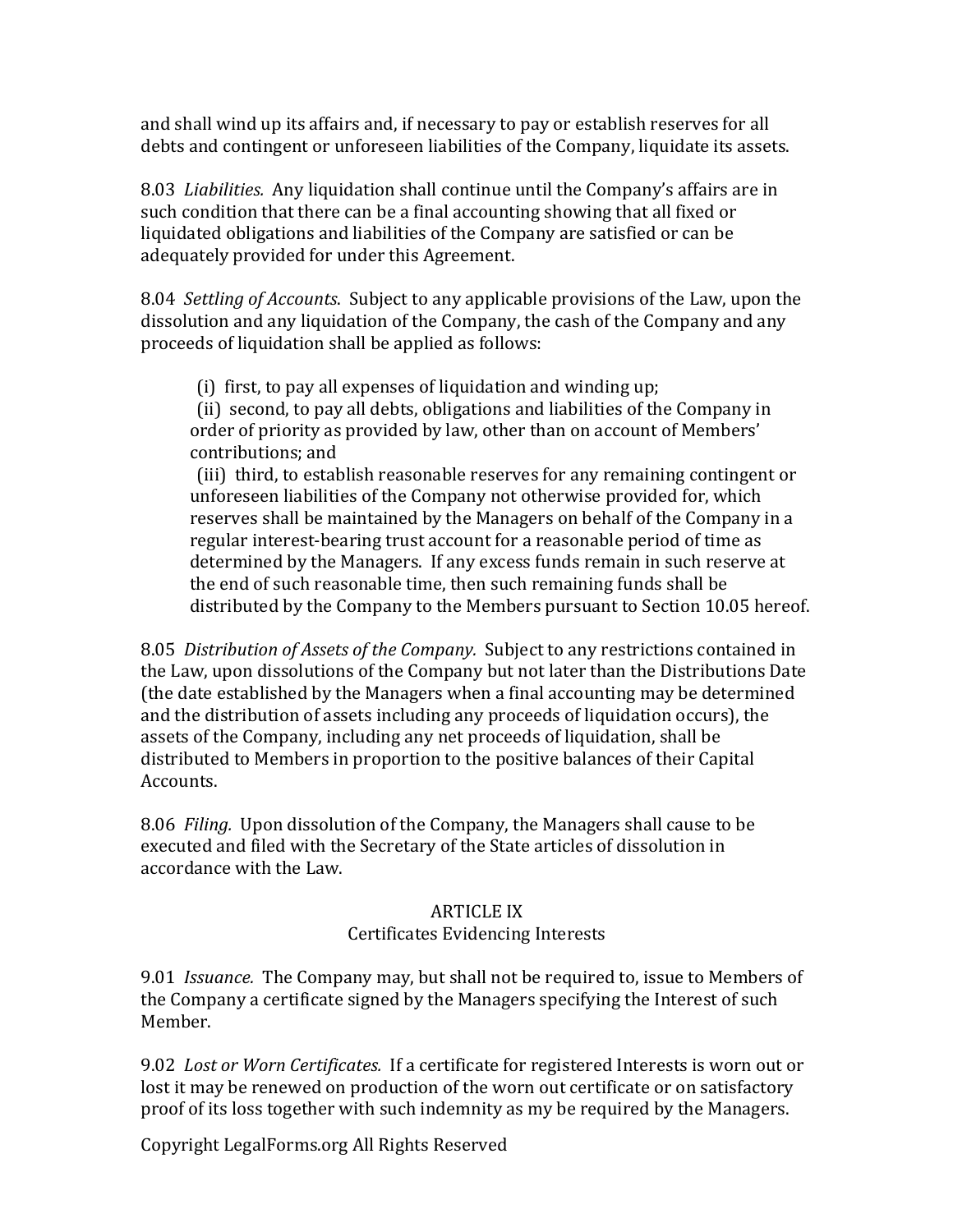9.03 *Not Freely Assigned.* Certificates evidencing an Interest are not freely transferable and are only transferable to the extent a permitted Assignment is made in compliance with Article IX.

## **ARTICLE X**

#### Indemnification

10.01 *Exculpation.* Neither the Managers nor any Member shall be liable to the Company or any Member for any loss in connection with the affairs of the Company so long as such person is not guilty of fraud, willful misconduct, or gross negligence.

#### 10.02 *Indemnification.*

- (a) The Company shall indemnify, defend, hold harmless and pay all judgments and claims against the Managers and any Member arising from any liability or damage incurred by reason of any actions, inactions or decisions of such person that are within the scope of the authority provided hereunder or are taken upon advice of counsel, provided that the same were not fraud or the result of fraud, willful misconduct or gross negligence. The Company shall provide reasonable attorneys' fees and other costs and expenses incurred by the Managers and Members in connection with the defense of any pending or threatened action or proceeding which arises out of conduct that is the subject of the indemnification provided hereunder, subject to the agreement of such Manager or Member, as the case may be, to reimburse the Company for such provision to the extent that it shall finally be determined by a court of competent jurisdiction that the Manager or Member was not entitled to indemnification under this Section.
- (b) Each Manager and Member shall indemnify and hold harmless the Company and its other Members from and against any claim, loss, expense, liability, action or damage including, without limitation, reasonable costs and expenses of litigation and appeal by reason of said Manager's fraud or Member's fraud, willful misconduct or gross negligence.

10.03 Continuing Rights. Any repeal or modification of Section 10.01 or Section 10.02 shall not adversely affect any right or protection of the Managers or Members existing at or prior to the time of such repeal or modification.

## **ARTICLE XI** Inspection of Company Records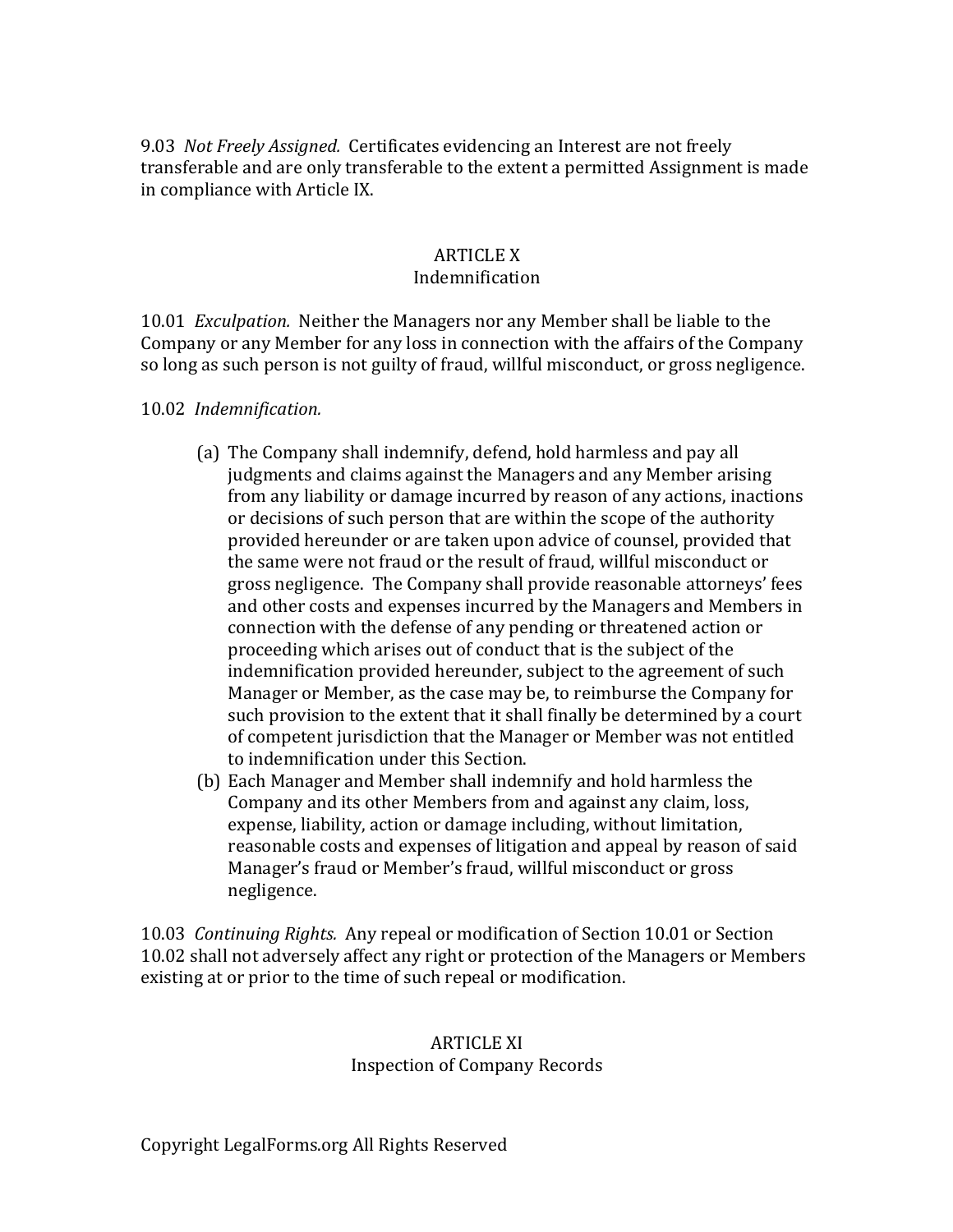11.01 *Records to be Kept.* The Company shall keep at its principal place of business or at such other office as shall be designated by the Member:

- (a) A current and past list in alphabetical order of the full name and last known mailing address of each Member and Manager;
- (b) A copy of the filed Certificate and all amendments thereto, together with executed copies of any powers of attorney pursuant to which any document has been executed;
- (c) Copies of this Agreement, and all amendments hereto;
- (d) Copies of the Company's federal, state and local income tax returns and reports and financial statements, if any, for the three (3) most recent years or, if such returns and statements were not prepared, copies of the information and statements provided to the Members to enable them to prepare their tax returns for such period.

11.02 *Inspection of Company Records.* The books and records set forth in Section 11.01 shall be open to inspection upon the reasonable request of any Member at any reasonable time during usual business hours, for a purpose reasonably related to such Member's interest as a Member. Such inspection by a Member may be made in person or by agent or attorney, at the Member's expense, and the right of inspection includes the right to copy and make extracts.

## **ARTICLE XII**

## **Miscellaneous**

12.01 *Amendments.* This Agreement may be amended only by the consent of a majority in Interest of Members.

12.02 Successors and Assigns. This Agreement shall be binding upon and inure to the benefit of the Members and their respective heirs, administrators, executors, legal representatives, successors and assigns.

12.03 *Entire Agreement.* This Agreement and the schedules attached hereto constitute the entire agreement among the Managers and Members with respect to the subject matter hereof and supersede all prior and contemporaneous agreements, representations, and understandings of the parties with respect to the Company.

12.04 *Third Parties.* Nothing in this Agreement, express or implied, is intended to confer upon any party, other than the parties hereto, and their respective successors and permitted assigns, any rights, remedies, obligations or liabilities under or by reason of this Agreement, except as expressly provided herein.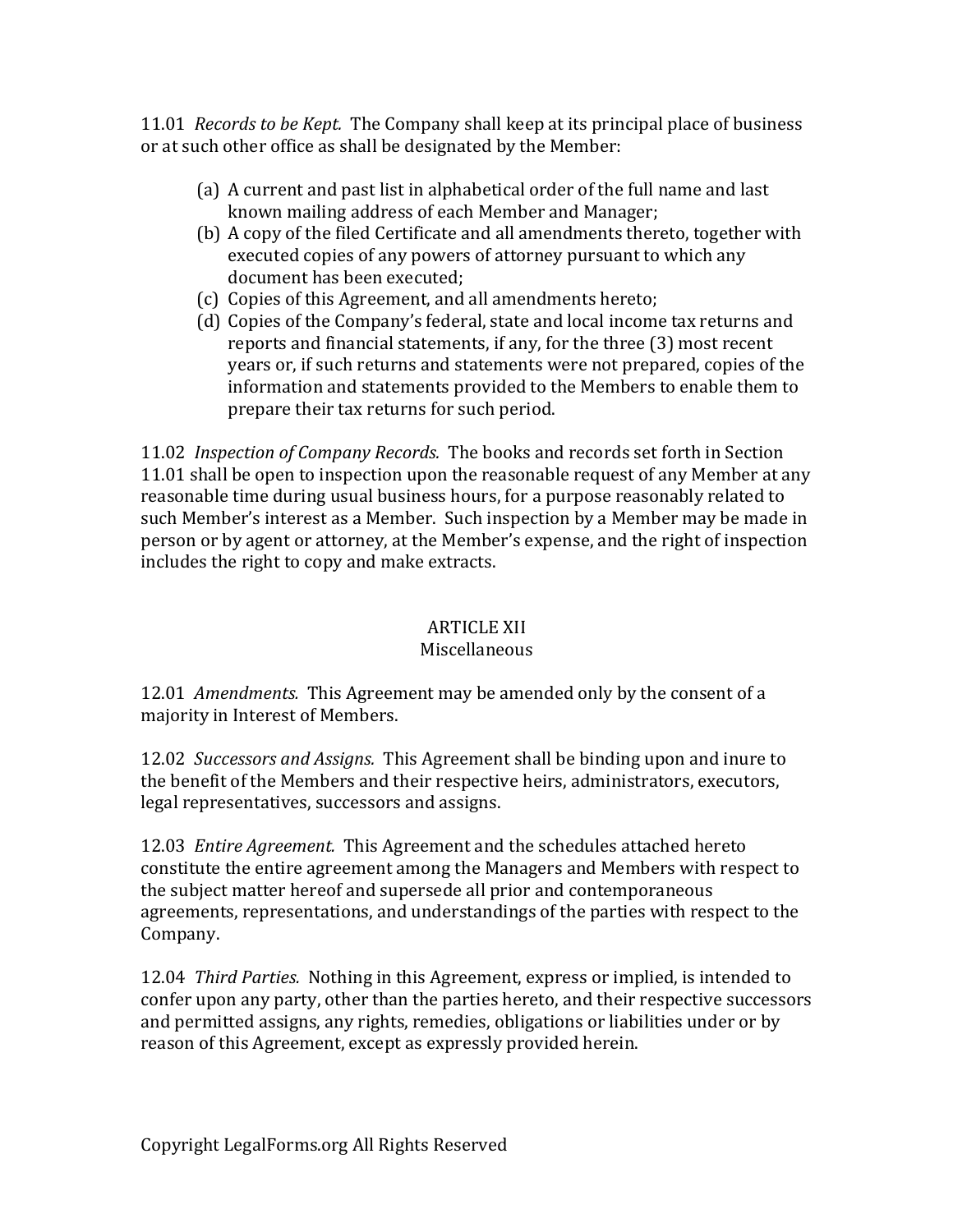12.05 *Governing Law.* This Agreement shall be governed by and construed under the substantive laws of the State of Pennsylvania without regard to its choice of law provisions.

12.06 Titles and Subtitles; Form of Pronouns; Construction and Definitions. The titles of the sections and paragraphs of this Agreement are for convenience only and are not to be considered in construing the Agreement. All pronouns used in this Agreement shall be deemed to include masculine, feminine and neuter forms; the singular number includes the plural and the plural number includes the singular. Unless the context otherwise requires, the term "including" shall mean "including, without limitation."

12.07 *Severability.* If one or more provisions of this Agreement are held by a proper court to be unenforceable under applicable law, portions of such provisions, or such provisions in their entirety, to the extent necessary and permitted by law, shall be severed and the balance of this Agreement shall be enforceable in accordance with its terms.

12.08 *Notices.* Any and all notices or elections permitted or required to be made as provided in this Agreement shall be in writing, signed by the Member or Manager giving such notice or making such election, and shall be delivered by hand or by nationally recognized overnight courier service or sent by registered or certified U.S. Mail, postage prepaid, return receipt requested, to parties receiving the notice or election at their addresses set forth in Schedule A, or if to the Company, at its address set forth in Section 2.03, or such other address as may be designated from time to time by written notice to the Company and the Members.

12.09 *No Waiver.* The failure of any Member to insist upon strict performance f any covenant or obligation under this Agreement shall not be deemed a waiver or relinquishment of such Member's right to demand strict compliance in the future with respect to such covenant or obligation or any other covenant or obligation. No consent or waiver, express or implied, to or of any breach or default in the performance of any obligation under this Agreement shall be deemed to constitute a consent or waiver to or of any breach or default in the performance of the same or any other obligation under this Agreement.

12.10. *Counterparts.* This Agreement may be executed upon an original and one or more duplicate originals, all of which together shall constitute on agreement.

IN WITNESS WHEREOF, the Members hereby execute this Limited Liability Company Agreement as of the date first written in this Agreement.

MEMBERS:

\_\_\_\_\_\_\_\_\_\_\_\_\_\_\_\_\_\_\_\_\_\_\_\_\_\_\_\_\_\_\_\_\_\_\_\_\_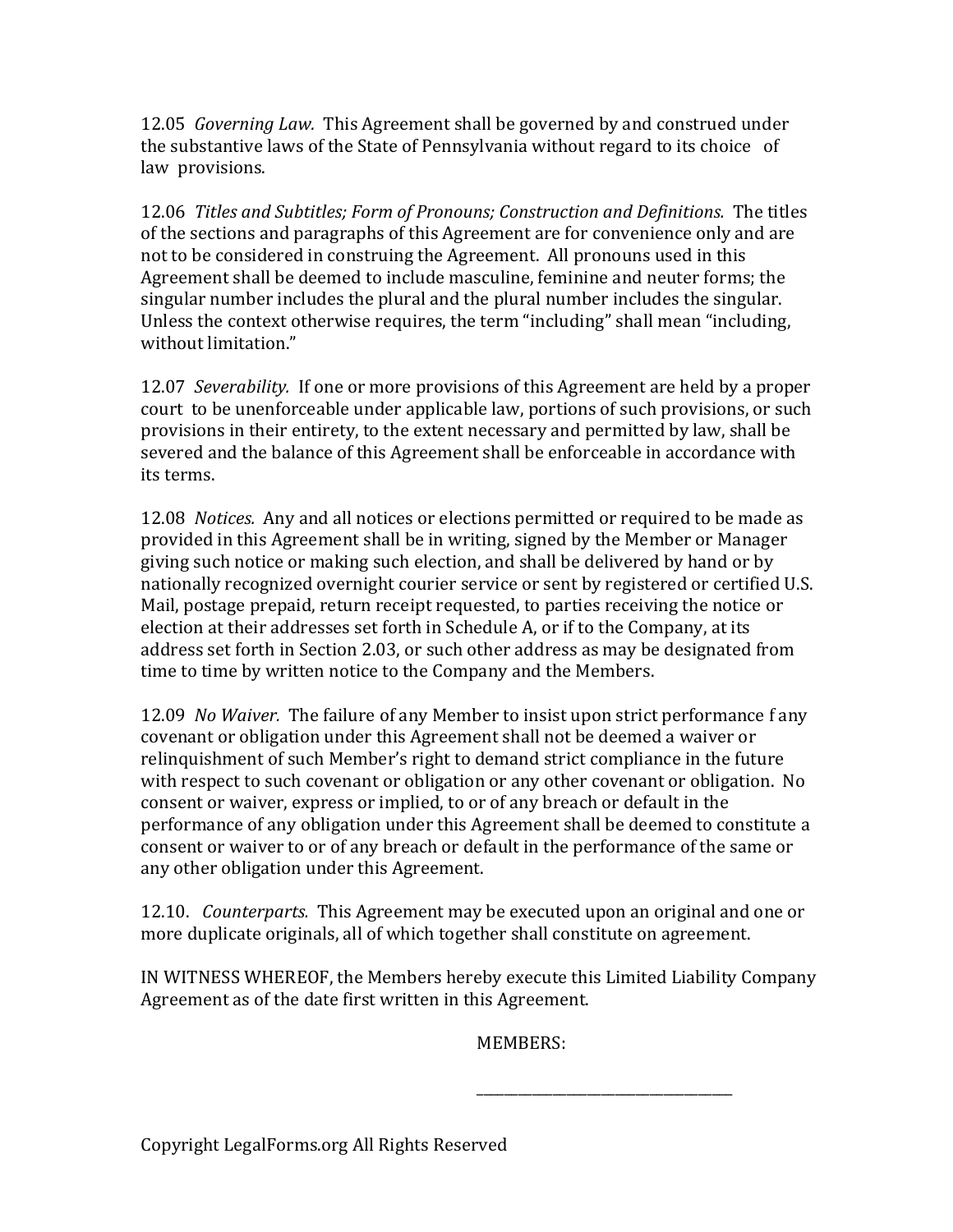Copyright LegalForms.org All Rights Reserved

\_\_\_\_\_\_\_\_\_\_\_\_\_\_\_\_\_\_\_\_\_\_\_\_\_\_\_\_\_\_\_\_\_\_\_\_\_\_

\_\_\_\_\_\_\_\_\_\_\_\_\_\_\_\_\_\_\_\_\_\_\_\_\_\_\_\_\_\_\_\_\_\_\_\_\_\_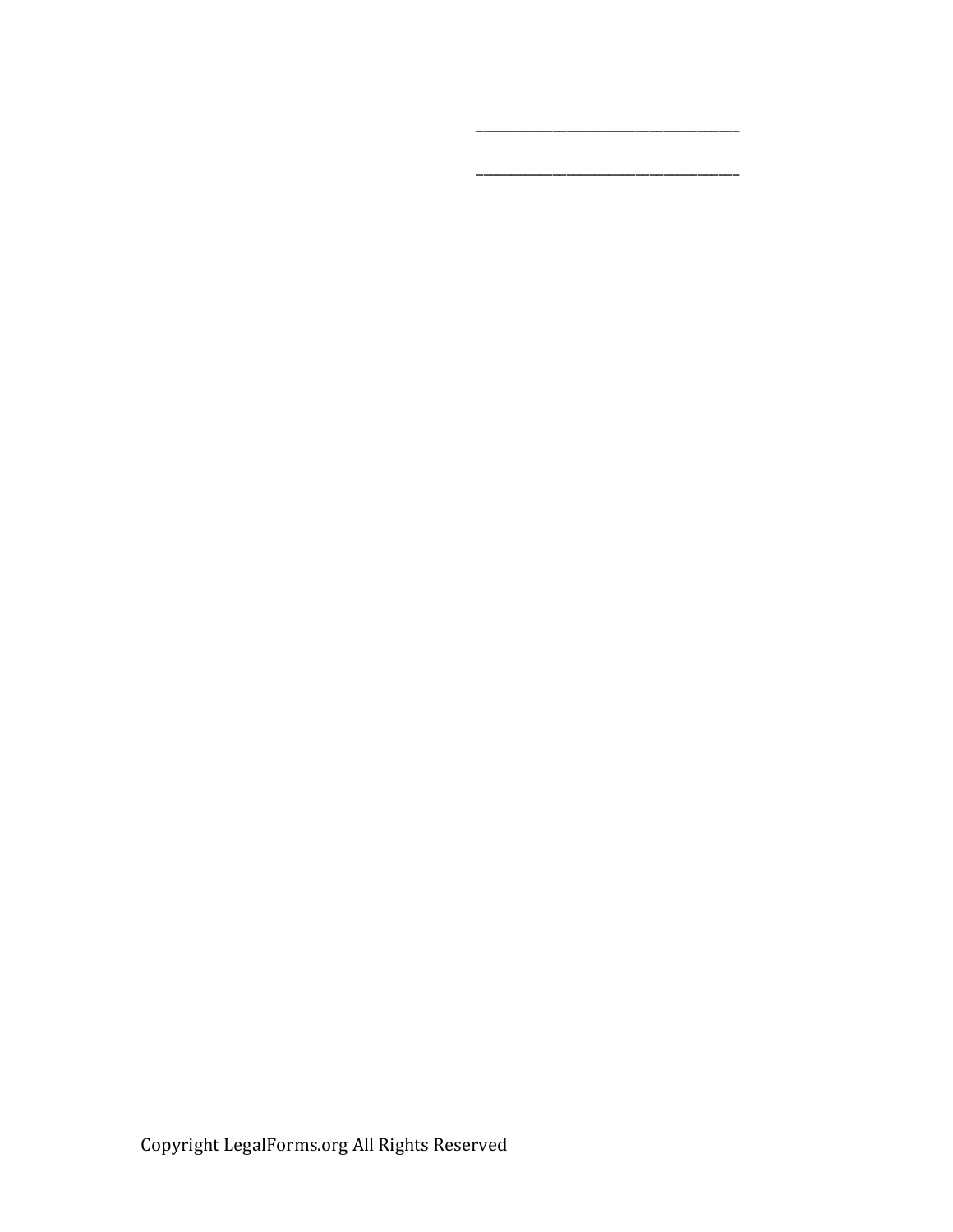## **SCHEDULE A**

## Names, Address, Initial Capital Contributions and Percentage Interests of Members

| Name | Address | Initial Capital<br>Contribution | Percentage<br>Interest |
|------|---------|---------------------------------|------------------------|
|      |         |                                 |                        |
|      |         |                                 |                        |